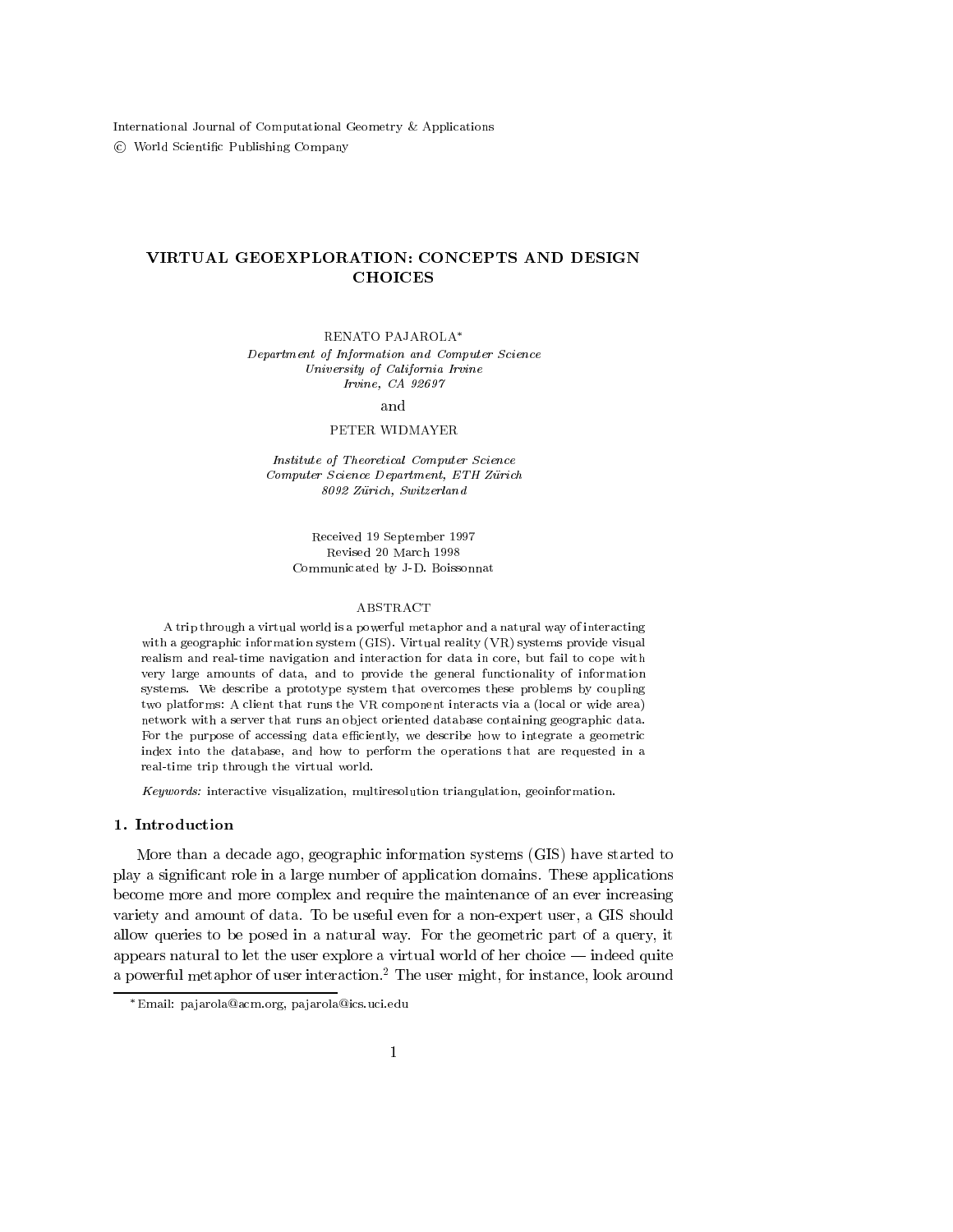in the virtual alps to find a suitable place for her skiing vacations. This search will not only involve data on the (three-dimensional) terrain, but might also consider train connections, prices and availability of hotel rooms, among many other decision parameters. Proper visualization of the scene and all relevant data at the same time is then crucial for the ease of use of the system as a whole.<sup>12</sup> Such a GIS interface could in fact be one of the prime examples of a post-WIMP<sup>a</sup> user interface.<sup>23</sup>

A trip through a virtual world is useful only if it provides latency-free interaction. In particular, it must be possible to move through a terrain (for instance in a train or in an airplane) and see the changes in the scenery in real-time. This requirement for fast data delivery to the simulating VR application calls for an extraordinarily efficient GIS. In particular, the geometric terrain data must be accessed efficiently, while at the same time they should be maintained in the GIS in order to support typical database functionalities, such as transactions and recovery. We propose a way to achieve this efficiency.

The system we propose, ViRGIS (for Virtual Reality GIS), maintains threedimensional terrain data in vector form (such as surface triangulations), raster data (such as those from satellite images and topographic maps), and non-geometric data (such as population counts of cities). It allows a user to move through the scene in real-time by means of a standard input device such as a mouse, and to interact with the GIS (through a point-and-click interface with pop-up windows for non-geometric data). Thus far, we have not implemented virtual reality in- and outputs in the strong sense, such as interaction via 3D input devices or head-mounted displays; our interface is a desktop VR or video user interface.<sup>1</sup> The basic architecture and concept of ViRGIS also served as a framework for other VR information systems, e.g. in tourism.22

A number of software tools are available that support real-time walk-through in three-dimensional scenes. Usually, current software tools for this purpose limit their walk-through capabilities to a scene that is loaded once and stored in main memory. This is also true for the *IRIS Performer Toolku* , which we used in our prototype. The scene as a whole (but not parts of it) can be replaced by another one. While this is good enough for several applications, it is far from satisfactory for geo-exploration, where gigabytes (or even terabytes) of data need to be explored. That is, while the walk-through progresses, data must be loaded dynamically from disk. Our virtual reality component implements such a dynamic maintenance of a part of a very large scene in main memory, to be visualized using the IRIS Performer Toolkit. To reduce the graphics load, ViRGIS displays exact data only where they are useful. In particular, a user should see all the available details of a scene when she can see them in reality, that is, in the close neighborhood of the viewpoint. The farther away we look, the fewer details we can see in reality and need to see in a virtual world; the resolution of the retina and the resolution of the screen both coherently provide an image space that limits the amount of detail. We therefore propose to maintain data in various levels of detail (LOD) and access only those

aWIMP stands for windows, icons, menus, and a pointing device

 $b$ The IRIS Performer Toolkit is a product of Silicon Graphics, Inc.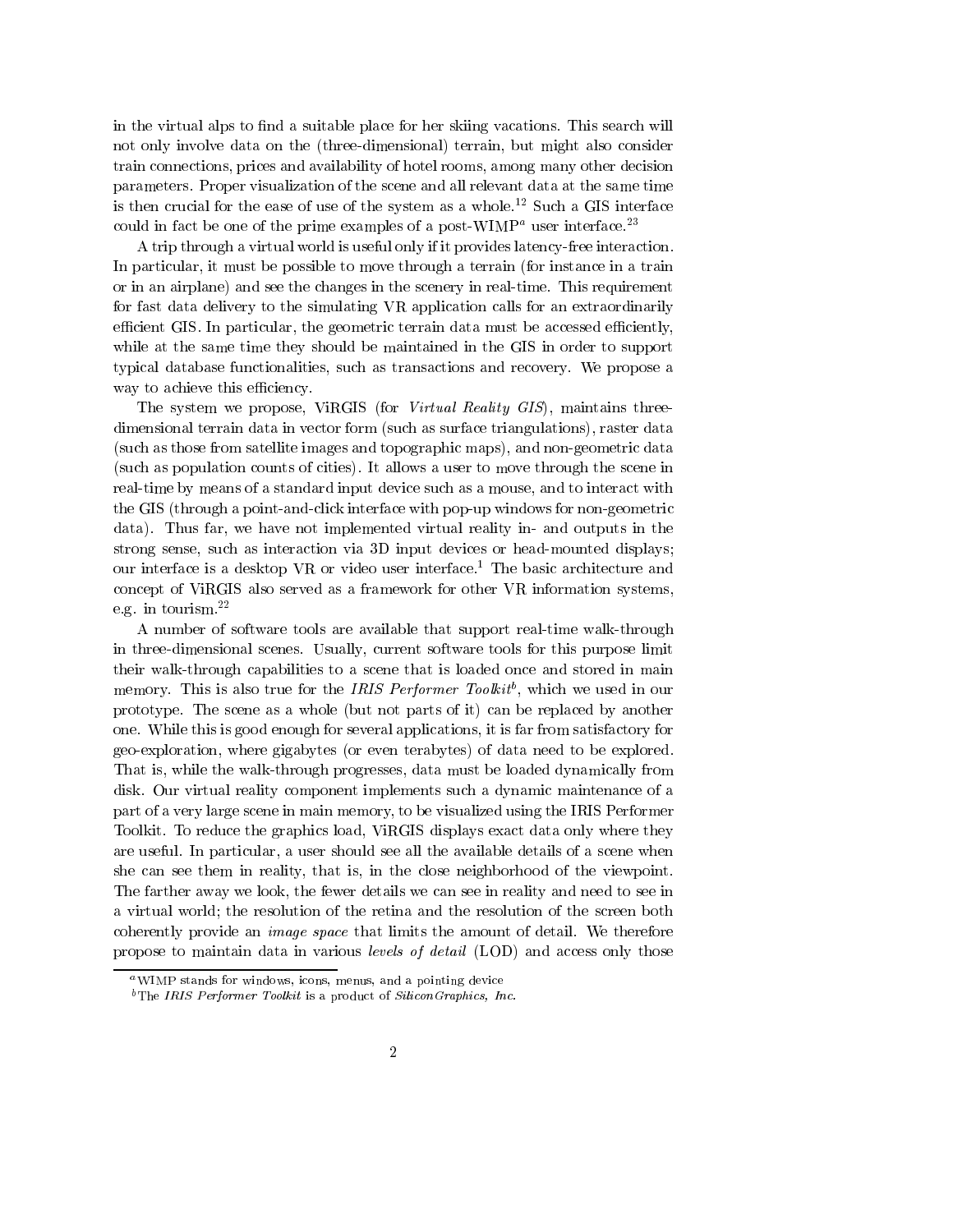levels that are needed. Lower resolution and fewer details are satisfactory not only far from the viewpoint, but also when a flight over a scene is so quick that the eye cannot capture details anyway; this physiological feature corresponds nicely to a reduced graphics load when the image needs to change rapidly. By using the LOD concept to our advantage, we arrive at a sufficiently low amount of graphics data per time unit to be displayed, for typical graphics engine capacities (for instance, an SGI Indigo2 IMPACT 10000 can display up to 652k textured and Gouraud shaded triangles per second).

To efficiently retrieve the data in the database and bring it into the visualization component, we propose storage and retrieval schemes for location-oriented and LOD-driven dynamic loading. All geometric objects except the terrain (its geometry, and its textures) are maintained in a hierarchical geometric index, for instance an  $R$ -tree.<sup>11</sup> It turns out to be appropriate to incorporate the geometric index into an object oriented database system (*ObjectStore*), thus combining eniclem access with all the advantages of object orientation. The geometry of the terrain is stored in a restricted quadtree, taking LODs into account; the textures are maintained in simple hashing structures.

Since the GIS data might reside on a workstation to which many users' workstations are connected, we propose to run the database on the database server, while the graphics software (such as the IRIS Performer Toolkit) runs on the user side, for more details see Refs. [18]. Both parts of ViRGIS might of course run on the same machine, but will in general cooperate over a network; in particular, we are currently implementing a WWW interface to a GIS server at ETH Zurich with terrain data of Switzerland<sup>d</sup>.

The remainder of this paper is organized as follows. The next section describes the overall system architecture. Section 3 discusses the integration of a spatial access structure, together with the physical clustering, with Ob jectStore. Section 4 briefly explains the level-of-detail concept. Section 5 proposes a way of using multiresolution terrain modeling for realizing levels of detail, and Section 6 describes a data structure for that purpose. Section 7 concludes the paper.

## 2. Architecture of ViRGIS

In current VR applications, the interaction with large worlds, including their visualization, is still an efficiency problem whenever the memory requirements exceed available main memory (and even exceed swap space). This is one of the reasons for combining in ViRGIS two loosely coupled components, one for visualization and one for data handling. Figure 1 shows the overall system architecture of ViRGIS in which these two components communicate over a (local area or wide area) network. Multiple clients are allowed to connect to a database and explore the same data set. Each client can independently request data corresponding to its needs, especially to adjust the visual part of its local scene to the user's movements. Different

 $c$  ObjectStore is a registered trademark of Object Design, Inc.

dFurther information on this upcoming WWW-interface can be obtained from virgis@inf.ethz.ch.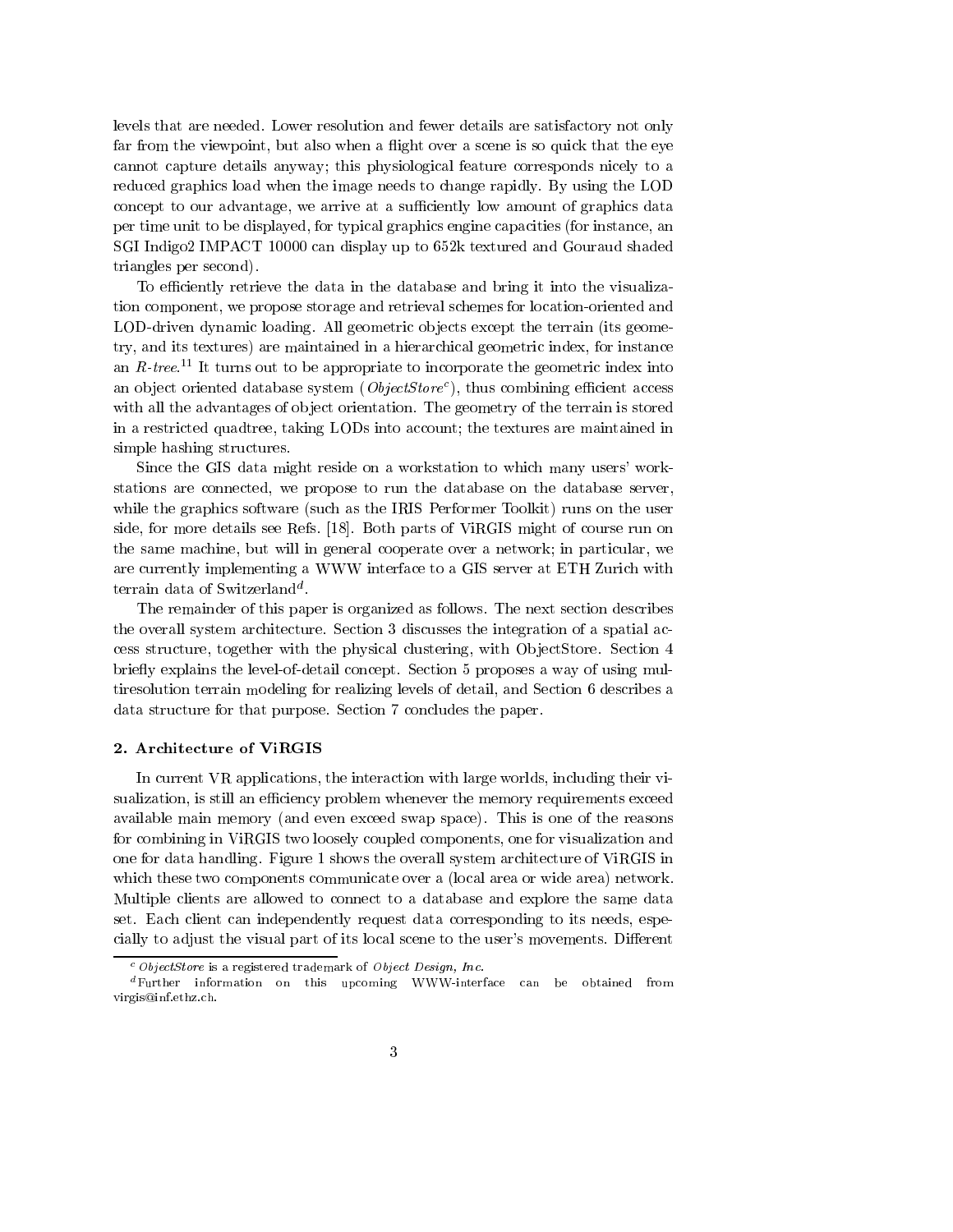

Fig. 1. System architecture

databases could serve queries for different regions, for example one database-server per country. The main data types which are incorporated in the system are the digital elevation model and the texture data, which can be satellite images, aerial photographs or cartographic pixel maps. Other data types are flight-trajectories and thematic information connected to a point location on the terrain; more types can be added as needed.

The database component maintains the texture images, terrain data, and other geometric objects in different spatial access structures within a database; it will be described in Section 3. All data structures, for geometries, the terrain and texture data, support arbitrary rectangular two- or three-dimensional range queries. A server application provides network access to each database. It opens the required database for the different data types and then listens to a socket port on the network for incoming requests. Each request is transformed into a query on the data structures, and the result is written back on the network in a predefined format.

In the visualization component, most of the work is performed by the *scene* manager which takes care of updating the actual scene dynamically according to the user's movements, as shown in Figure 2. The actual scene is only the currently visible part of a much larger virtual world, stored in the database, and it is subdivided into a set (i.e. a matrix) of rectangular patches. New rows or columns of patches are loaded from the database on demand; outdated or invisible ones are discarded. The scene manager also takes care of the correct LOD for every patch, and keeps track of which one is already loaded and which one has to be requested or updated from the database due to user movements or changed parameters from the user-interface. Such a regular subdivision of the visible space eases the interaction between visualization and data management; it also efficiently supports culling of invisible patches. Each patch has different data associated with it: texture images, terrain data and other geometric ob jects. The texture images are maintained as such, but the terrain data is stored in a restricted quadtree for each patch. This multiresolution data structure is explained in more detail in Section 6.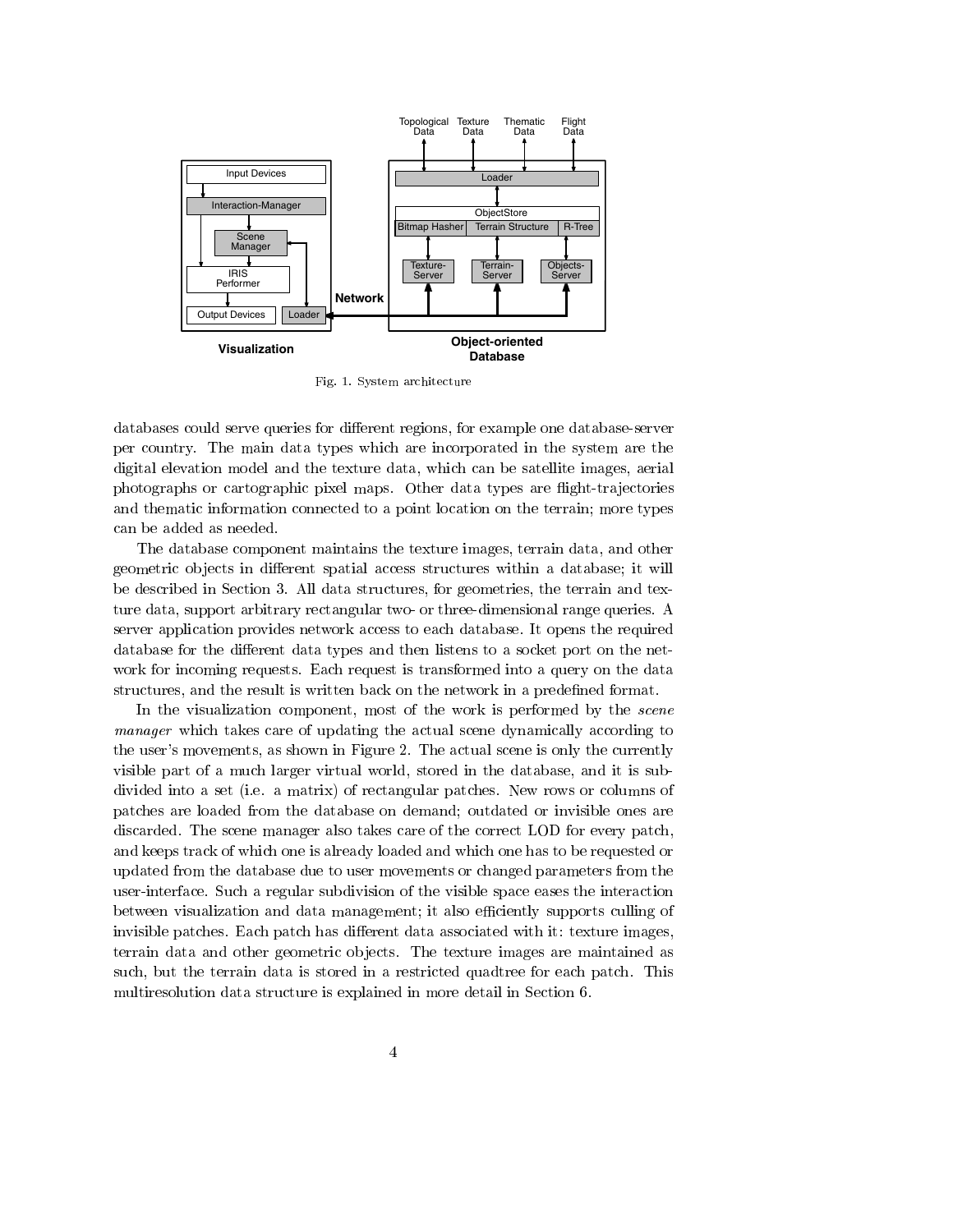

Fig. 2. Dynamic scene update

## 3. Spatial Access Within an OODBMS

Spatial access structures must support the dictionary operations (insertion, deletion, exact match query) as well as *proximity queries* based on the geometric neighborhood of objects. An important type of proximity queries are *range queries*: They ask for all ob jects whose geometric key intersects a given query range. In our application, rectangular range queries are used by the scene manager to read new parts of the world scene into the actual scene. To support proximity queries efficiently, a spatial access structure clusters ob jects that are close in space into blocks on external storage. Spatial access structures and their applications are discussed in many places in the literature, see Refs. [8,16,19,20].

We have chosen an  $R$ -tree<sup>11</sup> to store flight trajectories and other scattered objects with geometric keys. It provides not only good range query performance, but it also prevails by its simplicity and conceptual clarity. The R-tree can be seen as a modified **D** -tree with *rectangular regions* as keys. Each node of the tree represents a subspace of the universe, with the root representing the entire universe. An inner node covers its subspace with rectangular regions; they are represented by the nodes of the next level in the tree. Each leaf node represents a block of ob jects. For each node, the geometric key is the bounding box of the geometric keys of all ob jects in the subtree rooted at this node (for inner nodes) or of all objects in its block (for leaves).

Implemented as a file, each R-tree directory node as well as each data block is maintained as one external storage block. In this way, the contents of a node or a data block can be read or written with one block access. Now, when we embed the R-tree (or some other hierarchical access structure) into a database system efficiently, we request the following:

- (i) The database system must preserve the physical clustering of ob jects or entries in a data structure, i.e. ob jects or entries grouped in a node of the data structure must also be grouped in a block in the database system.
- (ii) The database system must allow access to a single block, avoiding unnecessary overhead in time, as caused by reading several unneeded blocks at once.

That is, for an efficient integration of an access structure with a database system, the latter must allow the user to directly control the clustering and access patterns used for storing physical blocks. While relational DBMSs tend to limit the user in this respect, many object-oriented database management systems (like *ObjectStore*) comply. ObjectStore is a commercially available object-oriented database system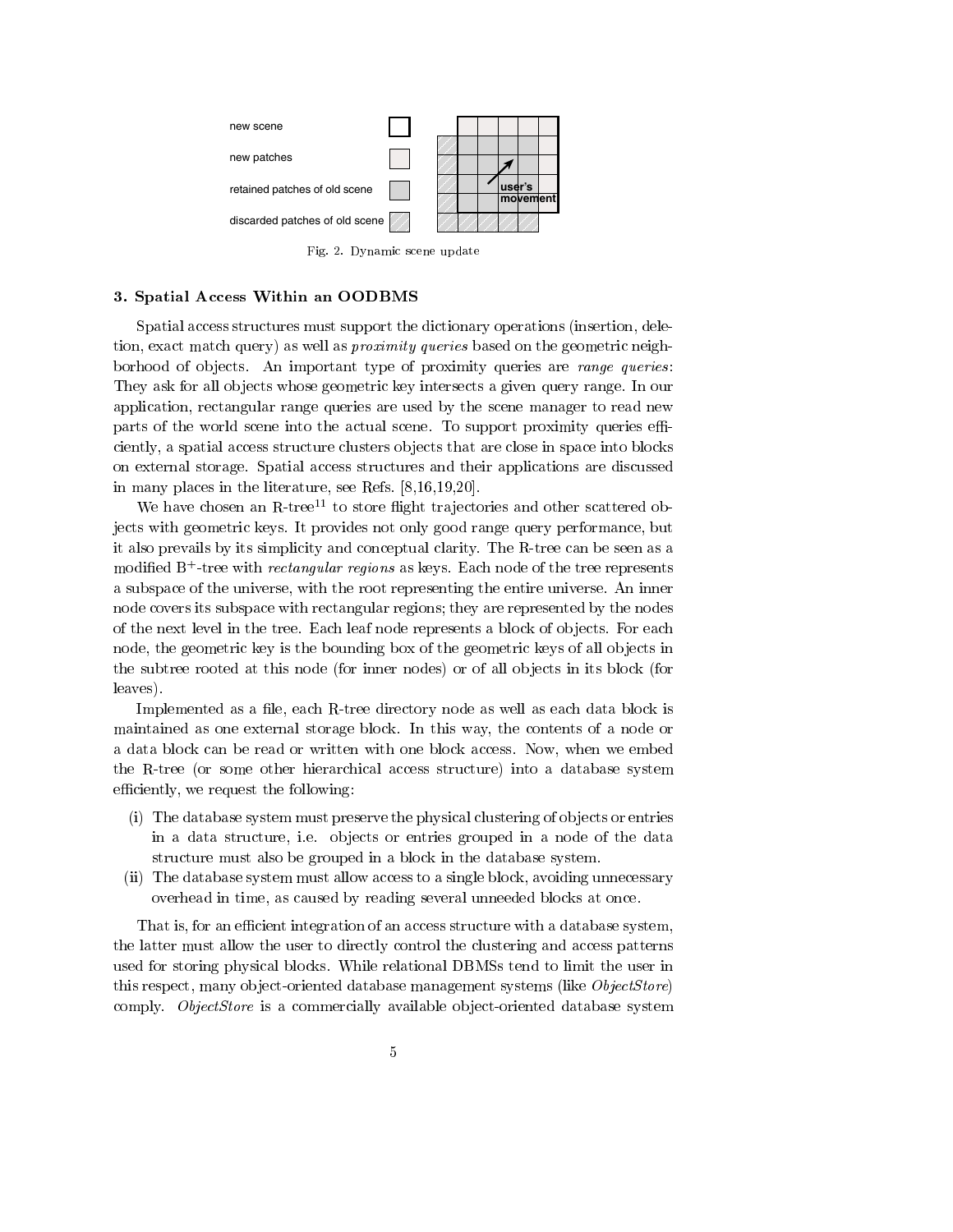with the usual DBMS features such as transactions, recovery, and concurrency control.

Each ObjectStore database is divided into segments, and these again may have object-clusters as subdivisions. In contrast to ob ject-clusters, whose size is xed, segments are flexible in their size, and grow or shrink according to the data stored in them. Figure 3 shows the physical memory layout in terms of the usage of segments and object-clusters for the implemented R-tree. Each complete R-tree structure is stored in one segment, and each of its nodes covers exactly one object-cluster within that segment. The R-tree object  $RTreeRoot$  is not tied to any object-cluster, because it doesn't hold any data, but merely interfaces to applications.



Fig. 3. Clustering

For maintaining the terrain data of the digital elevation model, essentially a matrix of height values (also a height field), we use a quadtree<sup>19,20</sup> data structure. We are also experimenting with other access structures; hashing structures in particular might provide fast access to such regularly gridded data. Superimposed on the height field, there is a dependency-graph of the restricted quadtree triangulation discussed in Section 6. This permits combining range queries with a level of detail or error driven selection of elevation points. The result of a query can be returned in the form of a restricted quadtree which is used by the visualization component to represent and display the surface of one terrain patch.

Raster and image data is stored in a two-dimensional hashing structure which also handles overlapping textures at different resolutions. Each image (or raster data-set) is partitioned into a set of rectangular patches representing the smallest access units to this image. A hash-directory  $-$  a matrix with pointers  $-$  allows for fast look-up of every image patch.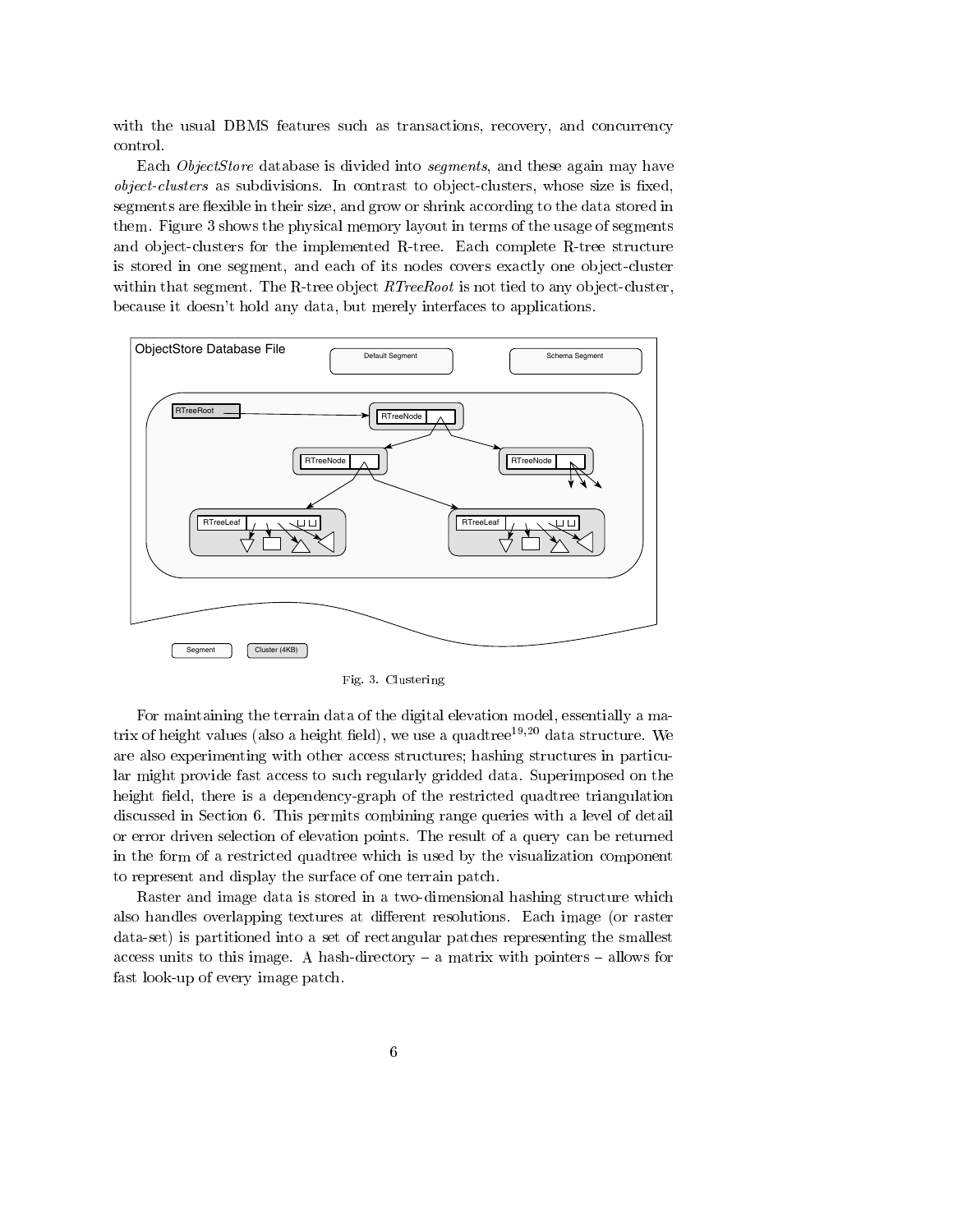#### 4. Taking Advantage of Levels of Detail

The appropriate use of different levels of detail (LOD) for different parts of the visible scene can signicantly reduce the number of geometric primitives which have to be rendered. Simply put, a larger scene with fewer details can be displayed at the same frame-rate as a smaller one with more details. Furthermore, the use of different LODs can also lead to an enhanced realistic impression of the scene, since the farther the objects are, the lower we choose their LOD. The LOD strategy can also differ between applications: For instance, the *view-point centered* strategy gives lower LODs to ob jects which are farther away from the view point, whereas the view-direction oriented strategy assigns lower LODs to objects that are farther away from the ray of the view direction.

In ViRGIS, the visualization uses a combination of view-point centered and view-direction oriented LOD strategy. Figure 4 shows an example of a resulting LOD surface, or error distribution, where the viewing direction points from the center to the lower right. The center below the view point has the lowest error, or the highest LOD, of the displayed terrain approximation. The high LOD, or low error-rate, runs along the view direction, and the accuracy gradually decreases with the distance to the view point and view direction.



Fig. 4. Error distribution

For efficiency reasons we associate one LOD value with each patch of the scene as shown in Figure 5, even though our application provides continuous LODs. This value can change from frame to frame, as the user moves through the scenery. For every frame, the scene manager recalculates the LOD values for every displayed patch. Whenever the approximation-error difference between the actually loaded or selected data and the calculated value exceeds a certain threshold, the respective patch is scheduled for an update. Updating a patch means that the geometry is reconstructed for the new LOD value. This can be done in two ways. If the patch already provides the data necessary for the new LOD, then the new triangulation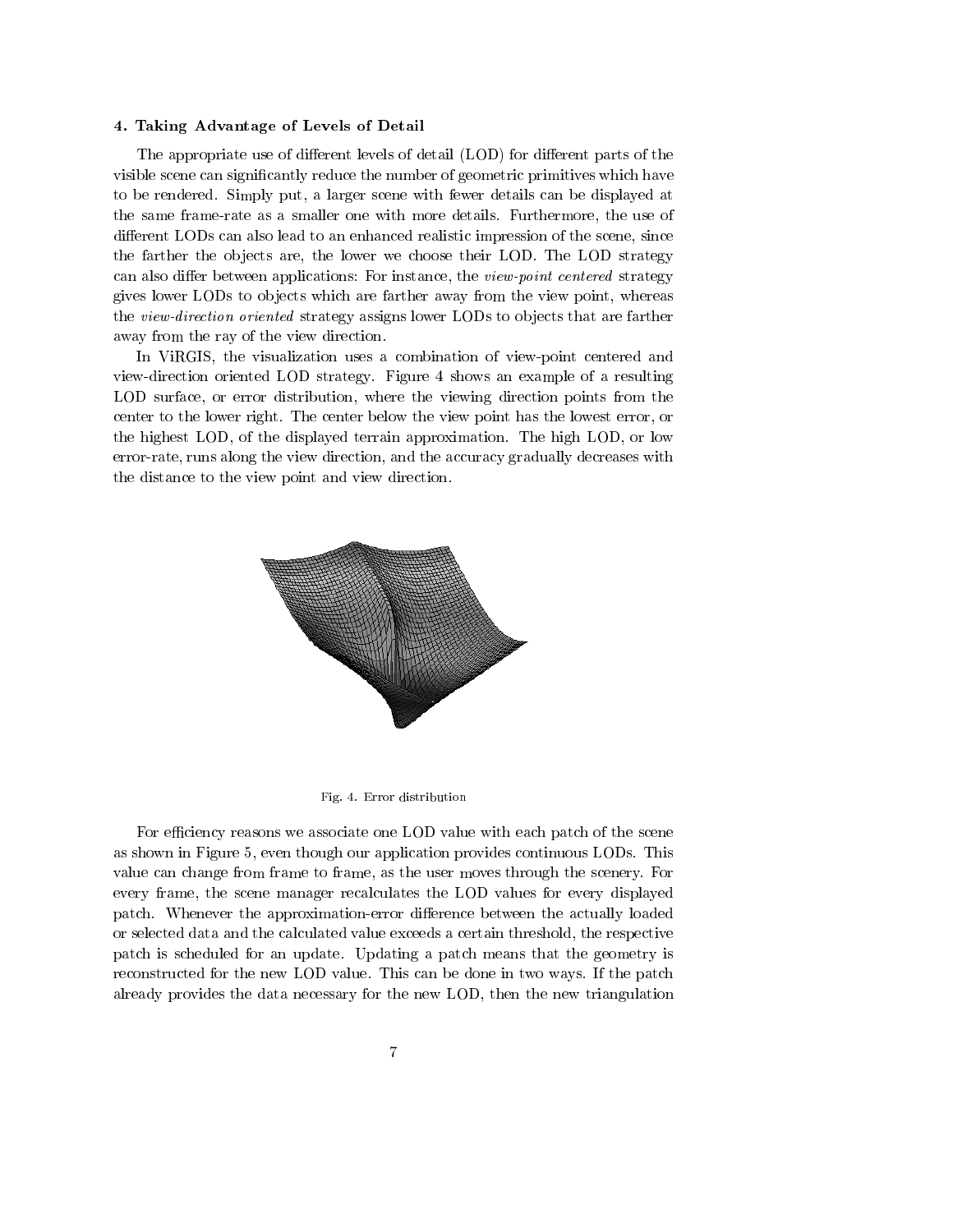is generated from the quadtree representing the patch inside of the visualization component. If, however, some points are missing, first a range-query with the appropriate error-range is sent to the terrain database, and the result is incorporated into the patch's quadtree. Then, the correct triangulation can be constructed. For this to work, the database must provide an error-range query such that the visualization can incrementally update every single patch.



5. Multiresolution Terrain Models

There is a range of problems which arise when considering LODs for a digital terrain model. First of all, the different LODs could be represented as uniform height fields, as a discrete number of separate triangulations, or as dynamic point sets or triangulations which are updated according to the LOD parameter. Depending on the representation, the relevant terrain points for a specic LOD must be selected. In the first case, sub-, super-sampling and interpolation can be used. The second case allows any type of selection, if a suitable triangulation can be computed on it. In the last case, the selection has to be related with the triangulation. Height fields are easy to maintain, both on the database side and for visualization. However, they do not adapt to the actual terrain, and therefore to the visual impression. That is because the selection of points just depends on their position and not on the terrain model itself; smoothing and omission of relevant details are the consequences. Maintaining a fixed set of different triangulations for case two allows fast selection of the triangles for one specific LOD out of a fixed number of predefined LODs. Many different algorithms of how to convert a regular grid of height points into a surface triangulation, also called a triangulated irregular network (TIN), for a specific LOD can be found in the literature, see Refs.  $[10,13,14]$ . However, no continuous LODs can be supported in this way, and also the data storage costs are very high. Providing a terrain representation which supports continuous LOD selection and produces a terrain-adaptive triangulation is quite hard, because to do so, the triangulation has to be constructed on demand for every selection (this can be very time-consuming). This is also true for hierarchical triangulation models,6 which also have problems to efficiently answer rectangular range queries.

Because the desired LOD changes as we get closer to a location, it should be efficient to dynamically load additional data from the database in order to refine a region that is already in core at a low resolution. This goal of incremental loading is difficult to achieve for surface triangulations,  $3,4,5$  because different LODs in adjacent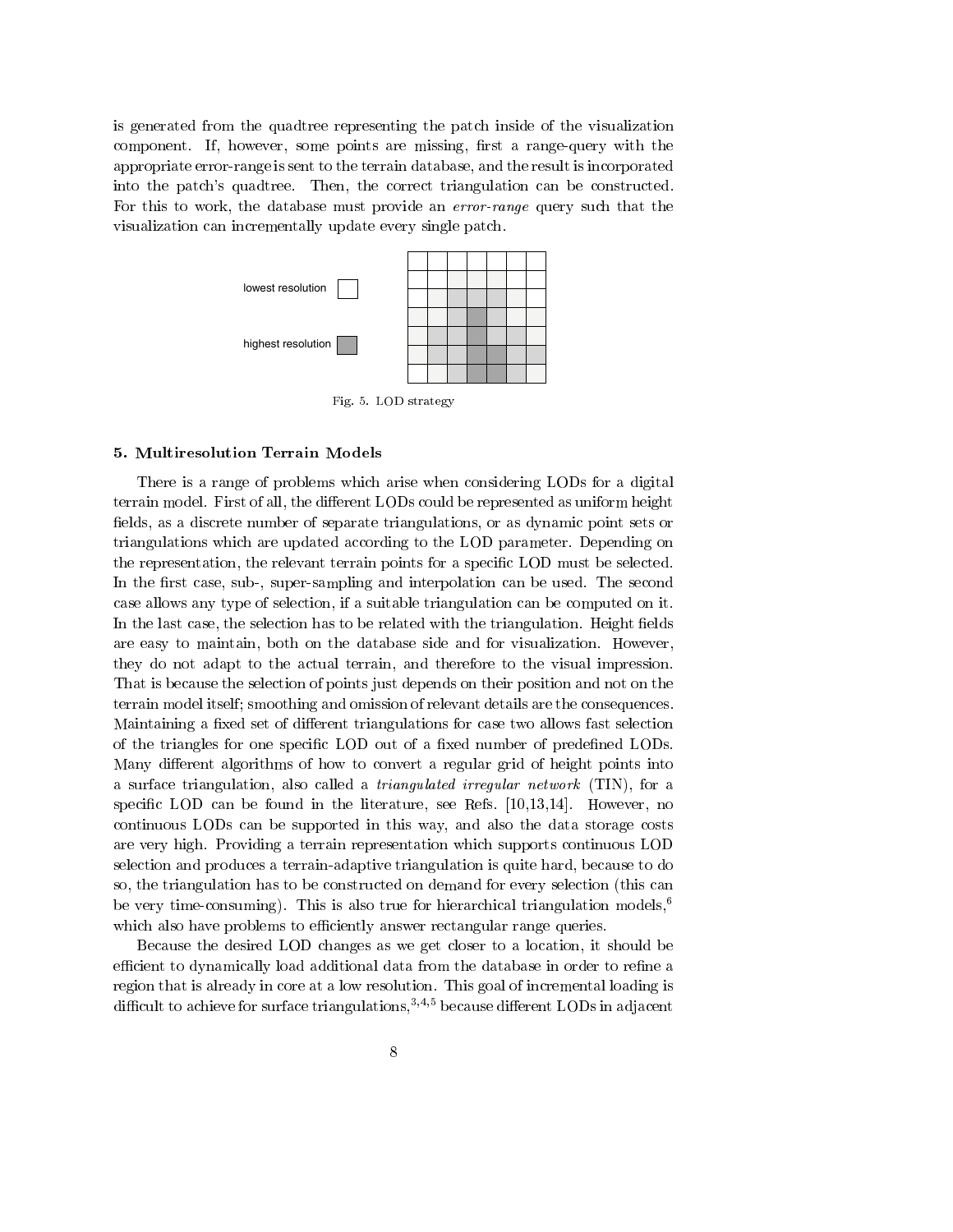triangles may lead to cracks in the terrain, unless special care is taken to neatly stitch adjacent triangles together. Figure 6 shows how cracks can easily be avoided when using a regularly gridded height field. However, this is far more complex when using TINs.



Fig. 6. Cracks between different LODs

Hierarchical multiresolution triangulations provide some compromises between a good triangulation with well shaped triangles, and continuous LOD transitions to smoothly adapt to the terrain. To guarantee a matching triangulation where all edges pertain to the boundary of exactly two triangles, a triangle cannot be subdivided independently of its neighbors. A subdivision due to some LOD criteria can lead to resolving subdivisions in neighboring triangles. In Figure 7, the initial subdivisions of triangles A and B to achieve a certain approximation would not match. Therefore, the subdivision of triangle  $B$  is changed to  $B'$  to match. In general, mismatches are not restricted to appear among siblings in the hierarchy, or in a local neighborhood: The mismatch between triangles  $C$  and  $D$  in Figure 7 is an example. This matching problem gets even worse when independently triangulated terrain patches are placed side by side, because retriangulation of border triangles of neighboring patches would be necessary.



Fig. 7. Hierarchical triangulation

The different multiresolution models can be useful in several application domains. We have recently developed a World Wide Web interface to our terrain database using the raster digital elevation model. In this application, not the approximation quality is essential, but the response time to user interactions, and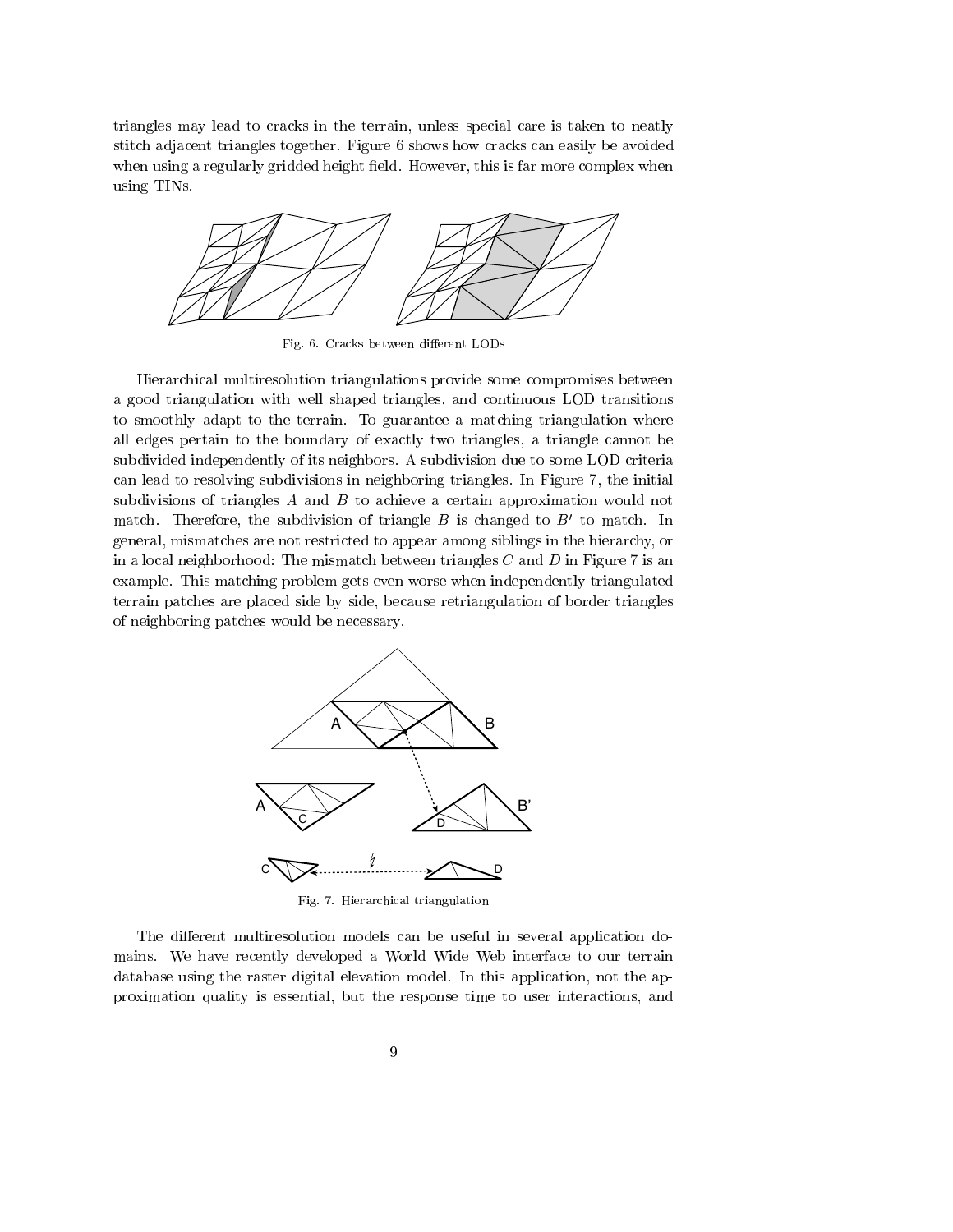the drawing speed. However, this grid based approach is not satisfactory for more sophisticated visualization systems because of its lack of terrain adaptivity. Even using a fixed set of different LODs, TINs of different approximation quality turned out to be slow in network transmission, storage consuming, and difficult to achieve a matching multiresolution triangulation. Therefore, in the current version of ViRGIS we use the *restricted quadtree triangulation*<sup>21,24</sup> as the underlying multiresolution model; it will be described in more detail in the next section. This approach does not suffer from any of the problems mentioned so far. It has low storage costs because the  $x-$  and  $y-$ coordinates are given implicitly, and no explicit triangulation topology has to be stored in the database. This also leads to a fast network transmission where the  $x-$  and  $y-$ coordinates can be omitted too, and where the triangulation is implicitly given by the order of the points. Each patch is represented as one restricted quadtree with a terrain-adaptive triangulation of a particular LOD. This adaptive triangulation is, by definition, matching within the patch boundaries. Furthermore, continuous and smooth LOD transitions between all patches of the visible scene can be achieved with an additional reconciliation stage. For further technical details and complexity analysis refer to our technical report in Ref. [17].

## 6. Restricted Quadtree

The basic idea of the restricted quadtree was first used for parametric surfaces<sup>24</sup> and later for terrains.<sup>15</sup> We can directly apply the restricted quadtree method to the terrain data itself, and not to an intermediate parameter space. Additionally, in comparison to the first application to parametric surfaces<sup>24</sup> we need fewer propagated subdivisions. We also have a different LOD measure than the other terrain rendering system<sup>15</sup> that uses the restricted quadtree too. Their LOD measure is based on screen-resolution in the image space; we base our measure on the approximation of the best model, using all points in the height field. Furthermore, we just retriangulate a patch whenever its change in LOD exceeds a certain threshold, and not for every frame. In our dynamic scene management, we additionally have to avoid cracks between different patches. This is done by mutually exchanging the missing points on the edge between two adjacent patches.

The subdivision of a basic block in a restricted quadtree has two stages, as shown in Figure 8. The two initial triangles are first split into four by adding the center point  $c$ , which lies on the next refinement of the grid. In the next stage the middle points of the sides of the initial square can be added, forming four new basic blocks. These points do not have to be added all at once. As soon as two neighboring points such as a and b in Figure 8 are added, subdivision can proceed for block  $A$ . To guarantee a matching triangulation, cracks have to be avoided. When adding point  $p$  in Figure 8, the center point of the adjacent block has to be added too, regardless of the approximation error subdivision criterion of this block. Indeed, every point depends on two others to guarantee a matching triangulation; this is shown in Figure 9. Whenever a point is selected to be included in the triangulation, all its dependents have to be included too. The propagation stops when no more dependents exist, or when they are already selected.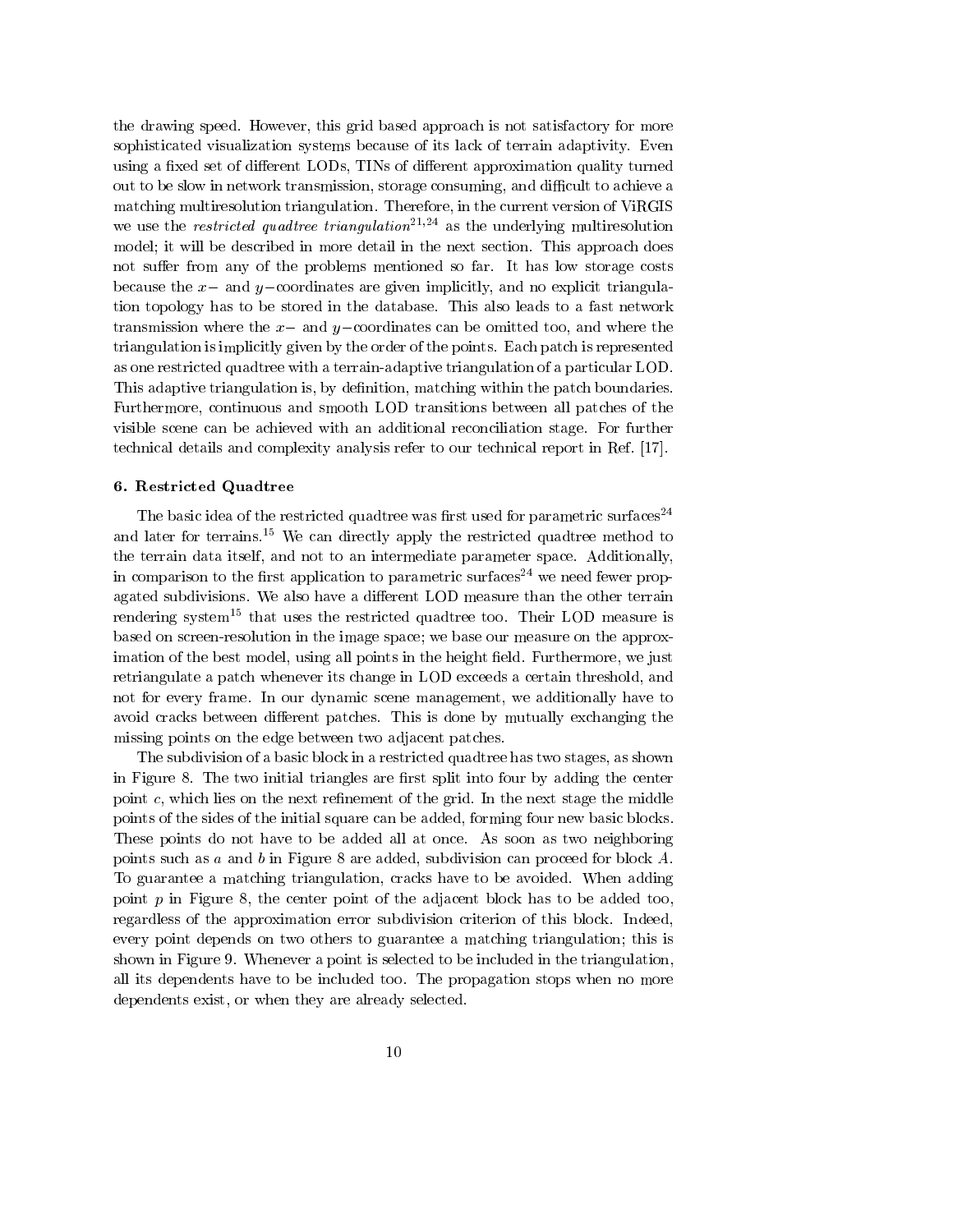

The triangulation of a restricted quadtree is very efficient and is given implicitly; no geometric computations have to be performed. All triangles are isosceles and have a  $90^{\circ}$  angle. The quadtree can be triangulated recursively, where only cases as in Figure 8 a) and b) can occur at different scales and orientations. The triangulation of a restricted quadtree as shown in Figure 10 a) can be represented as one single linear sequence of triangles, a so-called triangle strip; triangle strips are efficiently supported by computer graphics software libraries and hardware. Figure 10 b) shows a triangle strip that can be computed from a restricted quadtree. This triangle strip can be constructed in linear time by a recursive traversal of the restricted quadtree.<sup>17</sup>



Fig. 10. Restricted quadtree triangulation and triangle-strip generation

As mentioned in Section 2, the visible scene is divided into patches, each of which is represented as one restricted quadtree in the visualization component. Such a patch at a certain LOD range is also the unit of access to the terrain database. The visualization component does not have to construct a restricted quadtree; each patch is readily transmitted as such. Efficient network transmission is achieved by sending the quadtree elements in a depth-first tree traversal order. Note that transmitting a quadtree is much more efficient than communicating a TIN, because no  $x-$  or  $y$ -coordinates are needed: they are implicitly given through the element's position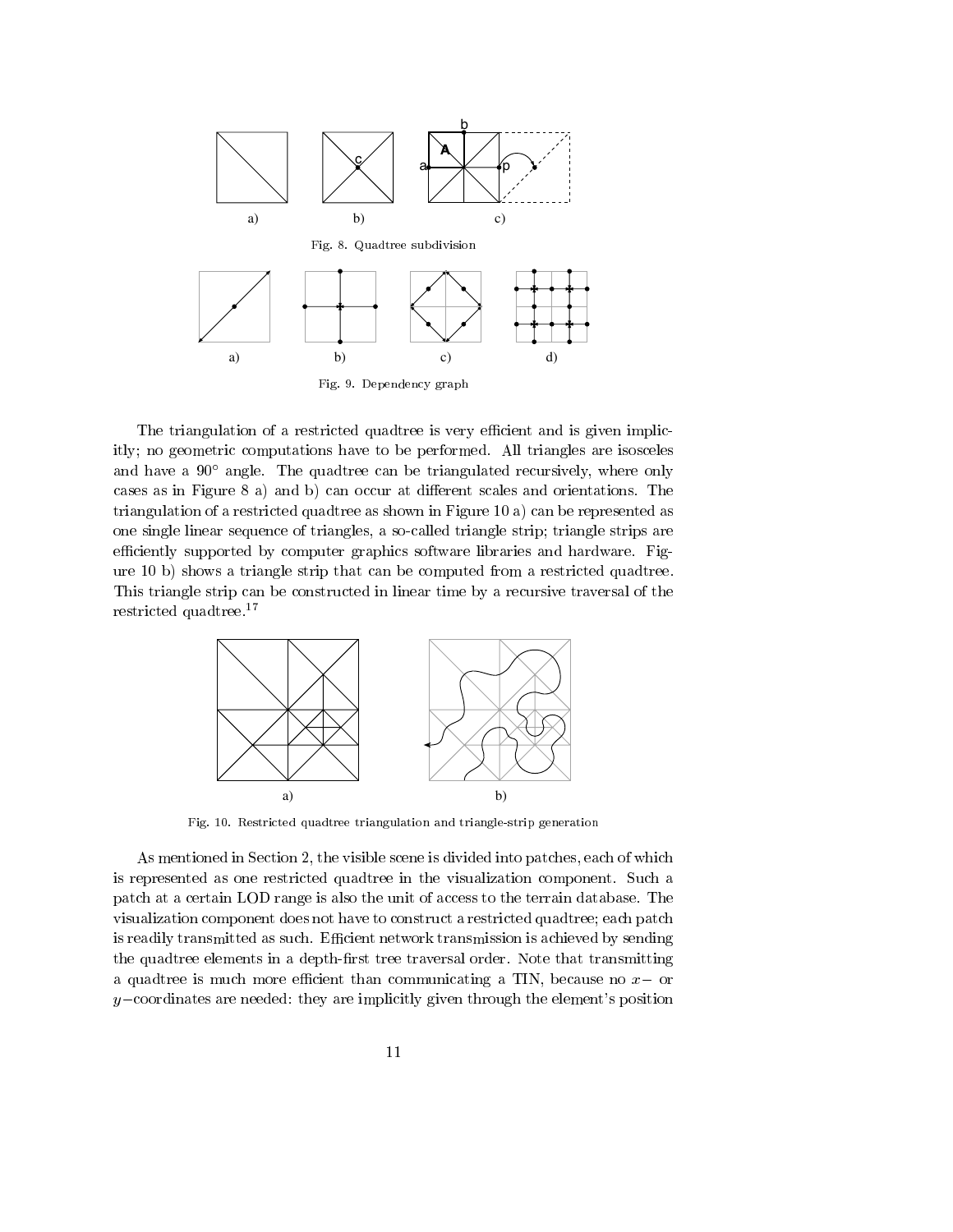in the quadtree. Furthermore, the triangulation topology is also implicitly given by the restricted quadtree triangulation rules and must not be conveyed between the database and visualization components.

Therefore, the database must support extraction of a restricted quadtree according to a two-dimensional query range, the area of the required patch, and based on an approximation error, or LOD range. Points are consistently selected from the data structure holding the elevation data to form a restricted quadtree. Thereby, the database and the visualization component use the same restricted quadtree dependency graph. Many spatial access structures for points, together with the superimposed dependency graph will provide efficient point selection. However, the efficiency in access time and storage costs might differ quite a bit. See also our technical report in Ref.  $[17]$  for a proposal of a very efficient storage and retrieval structure to maintain a height field and support extraction of restricted quadtrees.

# 7. Conclusion

We have proposed an efficient visualization system for large scale terrain data. It turned out that we cannot simply glue together known (optimal) solutions for the various algorithmic problems that an integrated system must solve. Knowledge from different fields, such as computer graphics, computational geometry, database systems and spatial data structures, needs to be interwoven intricately to arrive at a practical overall system. The integration proposed by ViRGIS implies that the database as well as the visualization component can be realized by any suitable GIS or visualization toolkit. Current advanced GIS such as Paradise<sup>7</sup> and Sequoia  $z$ 000, $\degree$  focusing on emclem storage and retrieval, are ideal candidates for the data  $\degree$ management part of the ViRGIS architecture.

The virtual reality metaphor of user interaction embodied in ViRGIS will have to prove its fitness in different application scenarios, such as flight simulation and management of flight trajectories, land planning and ground management, environmental compatibility tests and interactive tourism information systems.

#### Acknowledgments

ViRGIS is a joint project of groups at the MultiMedia Laboratory at the University of Zürich and the Institute of Theoretical Computer Science at ETH Zürich. The current version of the software was written with the help of the diploma students P. Aschwanden, F. Kagi, S. Odendahl, M. Roth, S. Verscharen and L. Vonblon. We gratefully acknowledge the support of the Swiss National Science Foundation and the European Community.

## References

- 1. P. W. Agnew and A. S. Kellerman. Distributed Multimedia Technologies, Applications, and Opportunities in the Digital Information Industry: A Guide for Users and Providers. ACM Press and Addison Wesley, Reading, Massachusetts, 1996.
- 2. R. Coyne. Designing Information Technology in the Postmodern Age. The MIT Press, Cambridge, Massachusetts, 1995.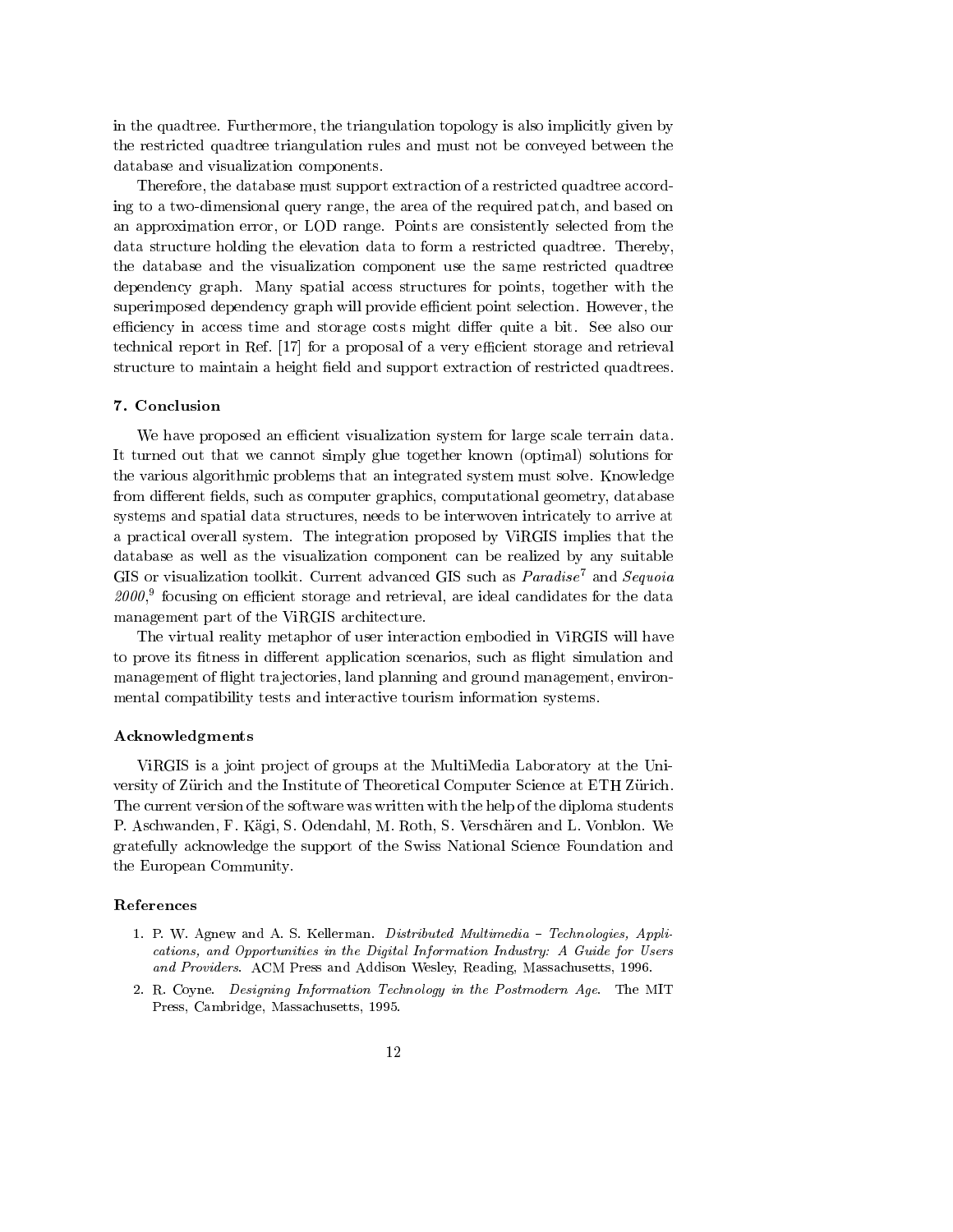- 3. M. de Berg. Visualization of TINs. In M. van Kreveld, J. Nievergelt, T. Roos, and P. Widmayer, editors, Algorithmic Foundations of Geographic Information Systems, Summerschool, Udine, volume 1340 of Lecture Notes in Computer Science, pages 79-97. Springer-Verlag, 1997.
- 4. M. de Berg and K. Dobrindt. On levels of detail in terrains. In 11th Symposium on  $Computational Geometry$ , pages C26–C27. ACM, 1995.
- 5. L. De Floriani, P. Marzano, and E. Puppo. Multiresolution models for topographic surface description. The Visual Computer,  $12(7):317-345$ , August 1996.
- 6. L. De Floriani and E. Puppo. Hierarchical triangulation for multiresolution surface description. ACM Transactions on Graphics,  $14(4):363-411$ , 1995.
- 7. D. J. DeWitt, N. Kabra, J. Luo, J. M. Patel, and J.-B. Yu. Client-server paradise. In Proceedings of the 20th VLDB Conf., pages  $558-569$ , 1994.
- 8. V. Gaede and O. Gunther. Multidimensional access methods. ACM Computing Surveys, 1997. to appear.
- 9. K. Gardels. Sequoia 2000 and geographic information: The guernewool geoproces sor. In T. C. Waugh and R. G. Healey, editors, Proc. 6th Int. Symposium on Spatial Data Handling, volume 2 of Advances in GIS Research, pages 1072-1085. Taylor & Francis, London, 1994.
- 10. M. Garland and P. S. Heckbert. Fast polygonal approximation of terrains and heigt fields. Technical Report cmu-cs-95-181, School of Computer Science, Carnegie Mellon University, Pittsburgh, PA, 1995.
- 11. A. Guttman. R-tree: A dynamic index structure for spatial searching. In Proceedings of the  $13^{th}$  ACM SIGMOD International Conference on Management of Data, pages 47-57. ACM, 1984.
- 12. H. M. Hearnshaw and D. J. Unwin, editors. Visualization in Geographical Information Systems. John Wiley & Sons, Chichester, 1994.
- 13. M. Heller. Triangulation algorithms for adaptive terrain modeling. In Proc.  $4th$ Int. Symposium on Spatial Data Handling, volume 1, pages 163-174, 1990.
- 14. J. Lee. Comparison of existing methods for building triangular irregular network models of terrain from grid digital elevation models. International Journal of Geo graphic Information Systems,  $5(3):267-285$ , 1991.
- 15. P. Lindstrom, D. Koller, W. Ribarsky, L. F. Hodges, N. Faust, and G. A. Turner. Real-time, continuous level of detail rendering of height fields. In *Proceedings SIG-*GRAPH 96, pages 109-118. ACM SIGGRAPH, 1996.
- 16. J. Nievergelt and P. Widmayer. Spatial data structures: Concepts and design choices. In M. van Kreveld, J. Nievergelt, T. Roos, and P. Widmayer, editors, Algorithmic Foundations of Geographic Information Systems, Summerschool, Udine, volume 1340 of Lecture Notes in Computer Science, pages  $153-197$ . Springer-Verlag, 1997.
- 17. R. Pajarola. Large scale terrain visualization using the restricted quadtree triangulation. Technical Report 292, Dept. of Computer Science, ETH Zurich, 1998. ftp://ftp.inf.ethz.ch/pub/publications/tech-reports/2xx/292.ps.
- 18. R. Pa jarola, T. Ohler, P. Stucki, K. Szabo, and P. Widmayer. The alps at your fingertips: Virtual reality and geoinformation systems. In Proceedings 14th International Conference on Data Engineering, ICDE '98, pages 550-557. IEEE, 1998.
- 19. H. Samet. Applications of Spatial Data Structures: computer graphics, image pro cessing, and GIS. Addison Wesley, Reading, Massachusetts, 1989.